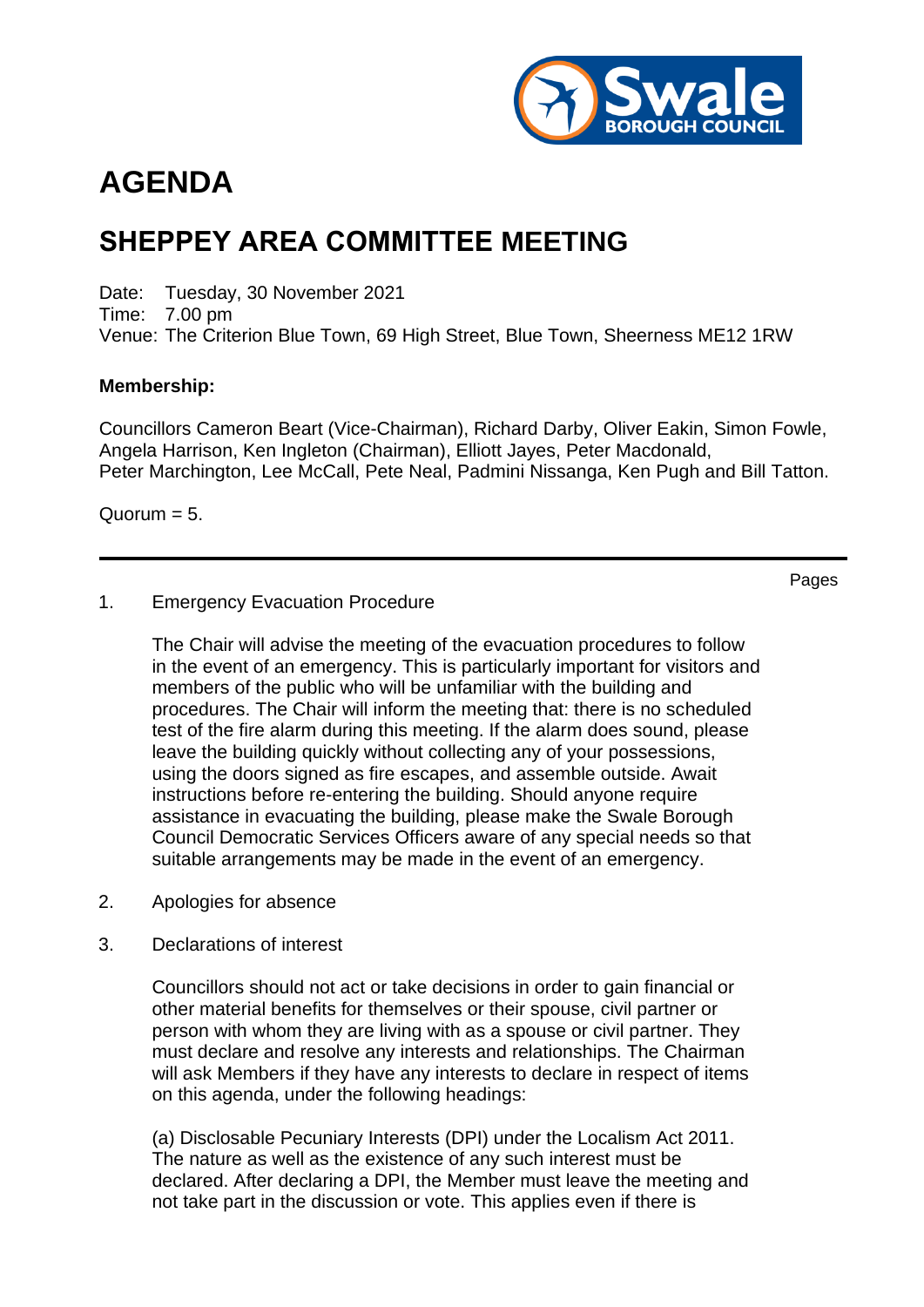provision for public speaking.

(b) Disclosable Non Pecuniary Interests (DNPI) under the Code of Conduct adopted by the Council in May 2012. The nature as well as the existence of any such interest must be declared. After declaring a DNPI interest, the Member may stay, speak and vote on the matter.

(c) Where it is possible that a fair-minded and informed observer, having considered the facts would conclude that there was a real possibility that the Member might be predetermined or biased the Member should declare their predetermination or bias and then leave the meeting while that item is considered.

**Advice to Members**: If any Councillor has any doubt about the existence or nature of any DPI or DNPI which he/she may have in any item on this agenda, he/she should seek advice from the Monitoring Officer, the Head of Legal or from other Solicitors in Legal Services as early as possible, and in advance of the meeting.

4. Minutes

To approve the [Minutes](https://services.swale.gov.uk/meetings/documents/g3465/Printed%20minutes%20Tuesday%2014-Sep-2021%2019.00%20Sheppey%20Area%20Committee.pdf?T=1) of the Meeting held on 14 September 2021 (Minute Nos 260 - 275) as a correct record.

| 5. | Matters arising from previous meetings                                                 | $5 - 12$  |
|----|----------------------------------------------------------------------------------------|-----------|
| 6. | <b>Public Forum</b>                                                                    |           |
| 7. | Local issues to be raised                                                              |           |
| 8. | Update on work plan - to include funding allocations for 2021-22 - TO<br><b>FOLLOW</b> | $13 - 30$ |
|    | To follow papers added Monday 22 November 2021.                                        |           |
| 9. | Matters referred to Committee by Cabinet                                               |           |

10. Matters referred to Cabinet by Committee

### **Issued on Monday, 22 November 2021**

The reports included in Part I of this agenda can be made available in **alternative formats**. For further information about this service, or to arrange for special facilities to be provided at the meeting, **please contact DEMOCRATIC SERVICES on 01795 417330**. To find out more about the work of the Area Committees, please visit www.swale.gov.uk